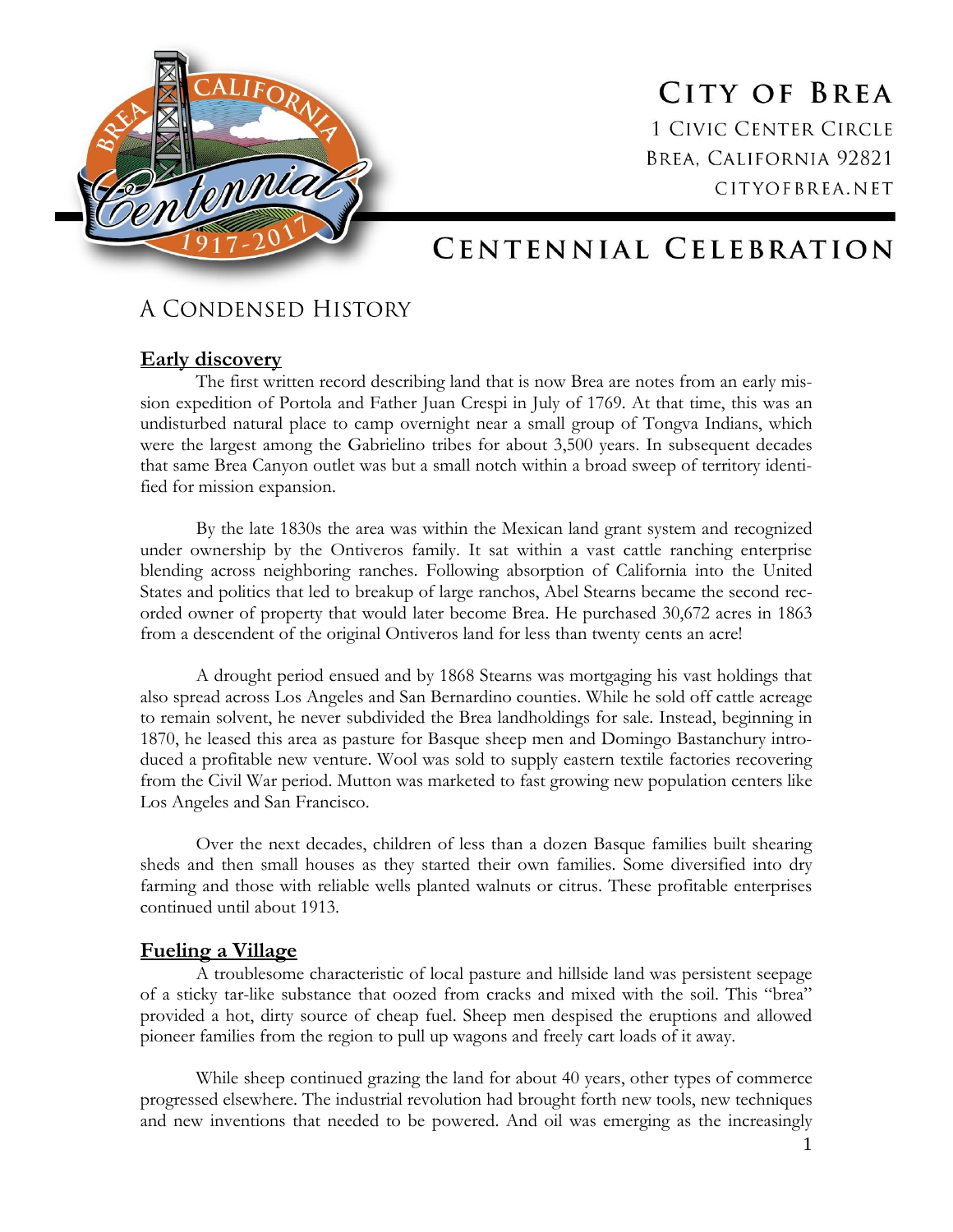essential source of fuel for modern life. By the turn of the century, the Union Oil Company had established vast leases across southern California. This included successful operations within the Puente Hills area. Oil operations were concentrated in each of two canyons; Brea Canyon cutting north, and Carbon Canyon, winding towards the east. Landscape that remained unblemished since mission days suddenly became studded with wooden derricks, tanks, pipes, engines and other equipment.

Drilling in the Brea-Olinda field began in 1896. Wildcatters brought in a major strike in 1898. The oil campsite called Olinda grew into a small village to accommodate employee bunkhouses plus tidy cottages for workers bringing along families. By 1902, new rotary drilling tools had been introduced and the oil leases became ever more productive. Communities to the west, La Habra and Whittier, were also establishing strong agricultural identities during this period. In the background, the politics of water and rail transportation played out as southern California land developers competed for new residents.

#### **City Formation**

Olinda in Brea's rolling northern hills continued to draw workers and many felt it was time to organize a real town to prepare for continued growth. A schoolhouse, a shop, and a social hall had been established to support oil lease workers. However, many services were still lacking. So, in a more level area to the west of the dirty oil operations, land speculators began actively promoting a town site called Randolph. They started by declaring a school district in 1903 and engaged with the railroads and oil companies in attempting to establish a permanent new community. Ultimately, this first attempt was unsuccessful as the agricultural pursuits of long-term locals were negotiated alongside a frenzy of competing oil companies' interests. Efforts to formalize Randolph were quickly abandoned.

But growth still continued. On January 19, 1911 a new group re-filed the old map with the County under a name more traditionally referenced for the area: Brea. A tract of about 230 lots was defined and oil equipment suppliers were enticed to open for business. By 1912 things were well underway with a variety of enterprising businesses offering goods and services that directly supplied the oil operations, as well as workers' family members during off hours.

A Chamber of Commerce was organized with its first meeting in March of 1913. With a strong booster mindset, one of their earliest activities was to organize a baseball team to help win recognition for the area. But more practical needs had also been identified. Law enforcement came from the sheriff in far-away Santa Ana and rarely arrived on-scene in a timely manner. Fire protection became an urgent priority after several newer structures burned down in the middle of town for lack of any suppression resources. With a growing desire for improved services, an incorporation election was scheduled once it could be confirmed that the permanent local population had exceeded a requisite 500 minimum.

However, the original petition had to be withdrawn for a period as more rancher and oil company opposition played out. Town boundaries were disputed and concerns about reduced tax revenues for the County had to be appeased. After eventually aligning support from the Board of Supervisors and Union Oil company officials, revised incorporation documents were filed and a vote was scheduled for February 15, 1917. The tally was verified four days later at 245 "yes" and 45 "no." Official confirmation arrived from the California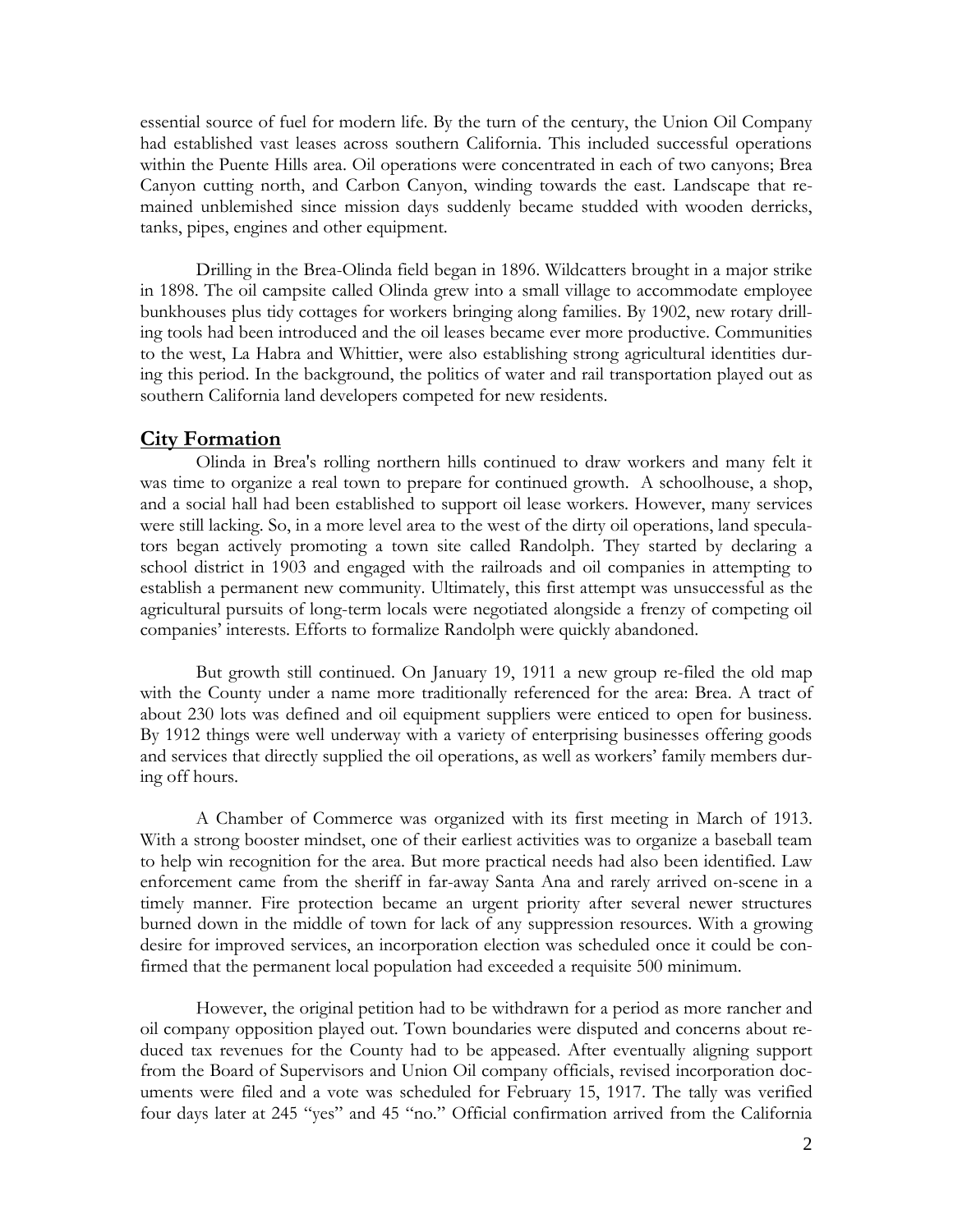Secretary of State on February 23, 1917. The first meeting of newly elected trustees for Orange County's sixth incorporated city took place three days later.

#### **Growing Up Fast**

Mere months after Brea's incorporation, the United States declared war on Germany. The City's attention was diverted from pressing organizational details to the higher national calling. War bonds and Red Cross campaigns won hearty support from Brea's citizens. In four successive bond drives, the new little city oversubscribed its quota. In addition, the service flag hanging in the town center boasted stars for each of its boys sent to war. By war's end, 38 had gone and another 35 were preparing for their military service in training camps.

With the end of WWI, full attention returned to city matters. Responsibility for budgets and resource management was difficult for early leaders. Among key priorities to be financed; streetlights, roads and traffic signals to manage an ever-increasing number of automobiles. And a pivotal goal for 1920 was success in approving water bonds to initiate a reliable water system for the City. Subsequent bonds were sold, wells were dug and a storage tank built. Over these early years, other utility needs were also very challenging: electricity, telephones, natural gas and sanitation. City leaders' worked hard to establish such services. It was difficult to balance the desire for self-sufficiency and total cost control against opportunities to participate with increasingly efficient regional systems.

Early years of cityhood also brought an unrelenting demand for housing. The Union Oil Company set aside several streets for a neighborhood of efficient tract homes near the city center. Local schools collaborated to declare as the Brea Olinda Unified School District rather than merge into the Fullerton-La Habra system. Civic service groups formed and influenced social activities. Orange County's largest PTA group was Brea's. An academicminded ladies group was instrumental in persuading the County to establish a free library system with its first branch located here.

An exciting diversion during those early years was the rise of aviation. Brea played a part in pioneering new concepts. With its then remote location, two airfields attracted inventors, test pilots and barnstormers. Their exploits at local airshows have now become a treasured legacy.

## **Turning Points**

As oil production waned, the next three decades brought more business diversification and additional housing developments to Brea. The oil boom lasted until the 1940s as the citrus industry had also emerged with groves across flatter areas with nearby packing houses. This industry had provided an alternative source of employment and a small measure of stability through tough depression era years when oil demand plummeted. However, with subsequent disease and decline in many orchards, acreage began to give way for lucrative new tracts to meet residential and industrial demands as the 1950s arrived. Subsequent expansion became possible with more certainty in the water supply through affiliation with the Metropolitan Water District. Union Oil remained an important catalyst for commerce. By the early 80s their state-of-the-art research operation provided higher paying jobs for 700 employees and helped attract other related enterprises.